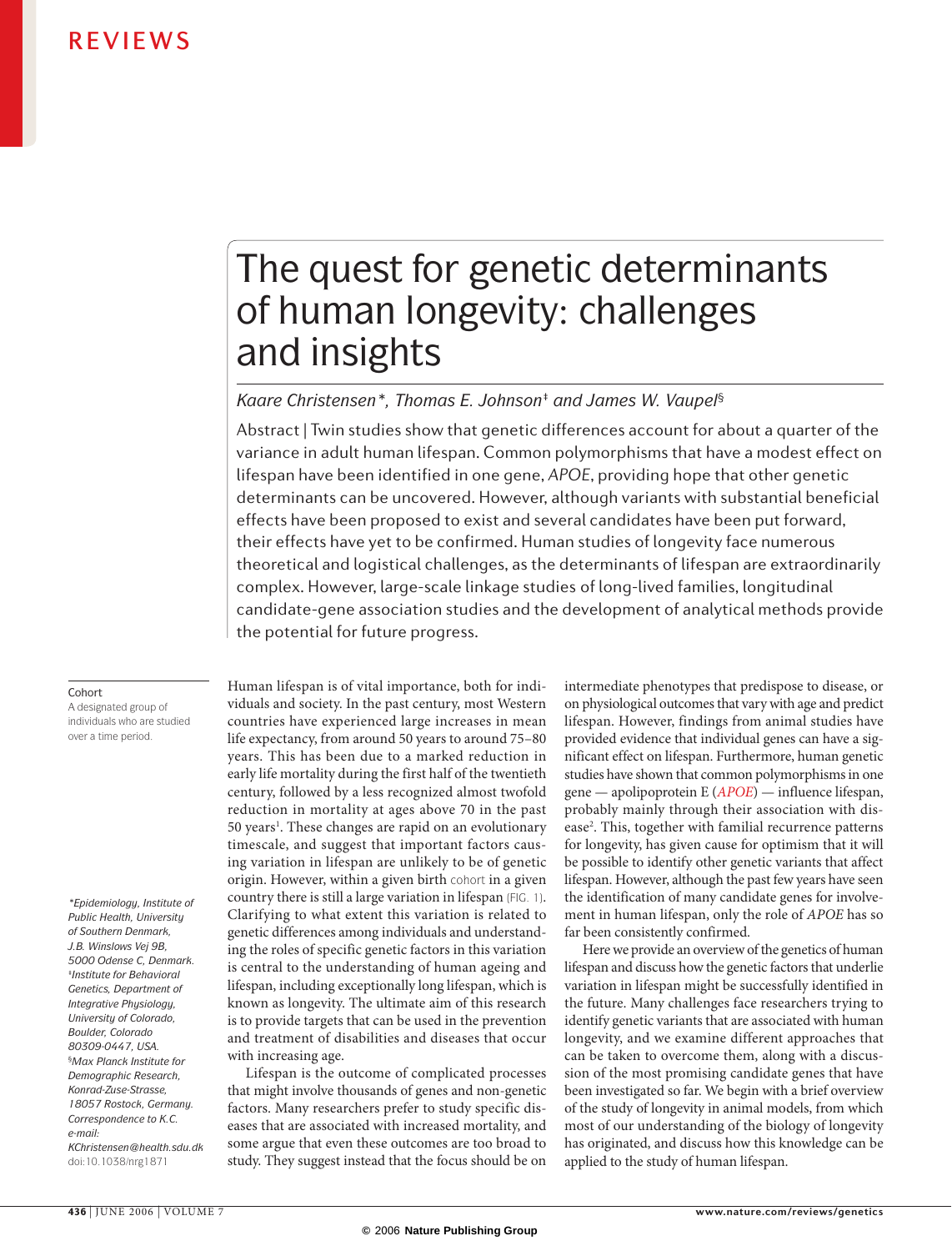### **REVIEWS**

#### Theories and insights from model organisms

A short lifespan and the ability to control both environment and genotype have made invertebrates especially useful for studying genetic variants that are associated with longevity<sup>3,4</sup>. A substantial proportion of the variation in invertebrate lifespan is heritable (estimates range from 20% to 50%) under controlled environmental conditions in the laboratory<sup>5</sup>, and hundreds of genetic variants that lead to life extension have been identified (see the Science of Aging Knowledge Environment web site and REFS 3,4). Single mutants in *Caenorhabditis elegans* can reduce mortality threefold<sup>6,7</sup> and combinations of variants lead to as much as a sixfold extension in lifespan, increasing to almost eightfold when combined with dietary restriction<sup>8</sup>.

Several general facts about the biology of longevity have become clear from animal models (BOX 1): most of the genes involved are pleiotropic, specify increased stress resistance and result in increased robustness in older animals. Animal studies have also revealed a down side to increased lifespan: many long-lived mutants are slow-growing, with reduced fecundity and fertility, and fail to compete in a changing environment9 . There seem to be direct trade-offs between higher fertility and rapid development on one hand, and increased stress resistance and longer lifespan on the other<sup>10</sup>. Finally, animal studies have revealed that there is a major stochastic component to lifespan, such that genetically identical individuals that are grown in a common environment do not have the same lifespan, which is one reason why the heritability of lifespan is moderate<sup>11,12</sup>.

Animal studies have also provided insights into the types of gene that can be involved in the regulation of lifespan. The first longevity mutant to be identified was the *C. elegans* gene *age-1* (REF. 13) that encodes phosphatidylinositol 3-kinase (PI3K) (REF. 14), which has a key role in a signalling pathway that is homologous to the mammalian insulin–IGF1 (insulin-like growth factor 1) pathway (FIG. 2). This pathway ultimately targets the transcription factor DAF-16 (FOXO), which regulates the expression of numerous downstream genes that mediate stress resistance, innate immunity, metabolic processes and toxin degradation<sup>15,16</sup>. Mutations that affect this pathway show notable effects on longevity in both invertebrates and mammals; several mouse longevity mutants alter key components of the insulin–IGF1 pathway, with one of the strongest lines of evidence being the increased lifespan of mice that are heterozygous for the IGF1 receptor knockout<sup>17</sup>.

A second large class of life-extension mutants in the nematode affect mitochondrial function, the so-called Mit mutants. Starting with the identification of *clk-1*, and now involving about a hundred distinct loci, numerous Mit mutations result in life extension, typically of 20-40% and sometimes more<sup>3,18</sup>. Many of these mutants interact with the insulin–IGF1 pathway mutants to cause life extension beyond that observed in single-gene mutants alone<sup>3,4</sup>.

Longevity genes have also been identified in other animal models. Two key examples are *sir-2* and *Tor*



Figure 1 | **Large variation in lifespan within a birth cohort.** The distribution of age at death is shown for a twentieth century Western population that did not experience any world wars — the Swedish female 1900 birth cohort. Data are from The Human Mortality Database.

(*Target of rapamycin*), which were identified in yeast and *Drosophila melanogaster*, respectively. *sir-2* encodes an NAD-dependent protein deacetylase, which might mediate the lifespan-extending effects of dietary restriction, whereas *Tor* encodes a protein that is involved in sensing amino-acid availability (FIG. 2). The effects of these genes on lifespan indicate a link between nutrient intake and longevity, and both genes might be involved in the life-extension effects that are mediated by dietary restriction. Other longevity genes, including *methuselah* (*mth*) and *I'm not dead yet* (*Indy*) (originally identified in flies), and klotho (*Kl*) (the only such gene identified first in mice), are the subjects of intensive investigation, although their specific roles in modulating lifespan have yet to be determined.

Caution should be used when investigating human candidate genes that are identified by their orthology to those that have been highlighted by animal studies, as it is unlikely that every longevity gene found in model organisms will correspond to a human longevity locus. For example, in *C. elegans* even disruption of homologues of genes that cause severe human disease, such as frataxin (*FXN*), can result in life  $extension<sup>19</sup>$ .

Importantly, animal studies have shown that mortality is affected at some ages but not all7 : the *age-1* mutant reduces late-life mortality as much as 14-fold, but *spe-10*  mutants only lower reproductive phase mortality and clk-1 only affects late-life mortality<sup>7</sup>, so human longevity genes might also be age-specific.

In providing these insights, invertebrate studies have motivated the search for human genes that are involved in longevity and have provided candidate genes, while also revealing challenges that must be kept in mind when carrying out these studies.

#### Pleiotropy

The action of a single gene on two or more distinct phenotypic characters.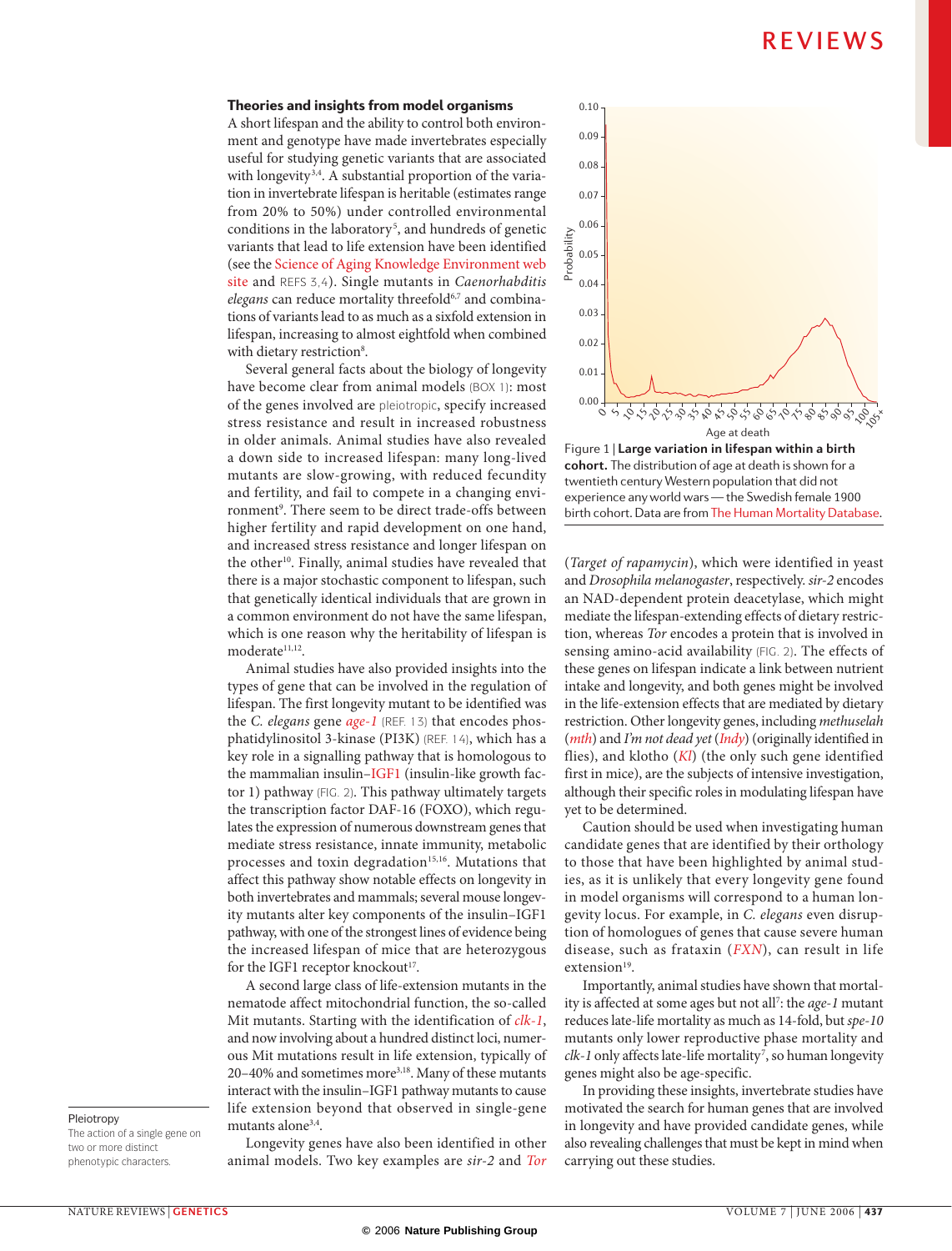## REVIEWS

#### Box 1 | Generalities from studies of lifespan-increasing invertebrate genes

- All the longevity genes that have been identified have primary roles in other physiological processes and especially in signal transduction (FIG. 2). It therefore seems that natural selection does not select for genes that cause ageing, but rather ageing occurs as a result of pleiotropic effects of genes that specify other processes<sup>24</sup>.
- Most life-extension effects have been found to result from hypomorphic or nullomorphic mutations, which can be interpreted to mean that the wild-type gene shortens lifespan under laboratory conditions. Such genes specify a process that has a negative effect on longevity, and therefore blocking their expression increases longevity. These genes might be called 'gerontogenes' and should be distinguished from 'longevity-assurance genes' for which nullomorphs result in life shortening.
- Where tested, gerontogene mutants show decreased 'fitness' and fail to compete with wild-type animals. These mutants show trade-offs between fitness components such as speed of adaptation to a new environment or fertility schedule<sup>9,10</sup>.
- Most longevity mutations also increase the ability to handle stress, such as oxidative stress and starvation<sup>102</sup>. Stress resistance therefore seems to be a public mechanism of ageing<sup>24,102</sup>, that is, one that is shared by different species.
- The longest-lived individuals and strains are also the most robust and disease resistant, showing extensions not only of life but also of health (ability to move and react) well into ages at which wild-type controls are dead<sup>3,11</sup>.
- Where mortality has been ascertained using populations of several hundred if not thousands of individuals, longevity mutants can alter either or both initial mortality and the slope of the age-dependent increase in mortality $3,6,7$ , and mutations can affect mortality at some ages, but not at others. All aspects of longevity and mortality seem to be modulated by genes and contribute to variation in longevity.
- Manipulations of more than 100 genes have been found to increase longevity in *Caenorhabditis elegans.* This is in contrast to initial expectations that a few rate-limiting targets modulate ageing<sup>103</sup>.

#### Human lifespan as a heritable trait

*Lifespan phenotypes.* Studies of life duration can focus on several phenotypes, which are important to understand before considering genetic studies of human lifespan. The most direct measure is individual lifespan, but this can only be studied directly in extinct (or nearly extinct) cohorts, meaning that cohorts should be born at least 100 years ago. Individual lifespan after adolescence is often studied because infant and childhood deaths are likely to have distinct causes (for example, prematurity or congenital malformations). Lifespan researchers are also usually interested in excluding the effects of sex and cohort — that is, the similarity in lifespan for two samesex twins that arises from having the same sex and year of birth is not the focus. Therefore, the deviation from the sex-specific and cohort-specific mean is often used.

Early deaths (adult deaths before 50–60 years old, depending on the study) are of particular interest because they represent a loss of many years of life and often have significant social consequences. Because of genetic diseases, such as those that are associated with early-onset cardiovascular disease, one might expect a stronger genetic component to early death compared with death at older ages. On the other hand, violent deaths comprise a higher proportion of early deaths than later deaths, which could reduce the genetic component.

Late deaths (after 90–100 years old, depending on the study) are of interest because they could be a marker of successful ageing. The clustering of late deaths in families with many extremely long-living individuals has provided support for a familial component to longevity<sup>20,21</sup>.

But is this genetic? On one hand, the accumulation of unique environmental exposures during a long life might be the main determinant of lifespan and health at older ages, predicting decreased heritability at older ages<sup>22</sup>. Alternatively, evolutionary biologists have argued that the reduced selective pressure against deleterious genetic mutations that are expressed only late in life predicts an increase in genetic variance among the oldest $23,24$ .

Finally, age-specific susceptibility to death, known as frailty, can be studied. Frailty is likely to have a higher heritability than lifespan *per se* as it is more plausible that one inherits a level of susceptibility to death than a fixed lifespan<sup>25,26</sup>.

*Genetic epidemiology of human lifespan.* Twin studies have consistently found that for cohorts born around 100 years ago, approximately 25% of the variation in lifespan is caused by genetic differences $27,28$  (FIG. 3a). Recent combined analyses of ~20,000 twins born in Nordic countries between 1870 and 1910 confirm this, but they also show that the genetic influences on lifespan are minimal before the age of 60 and only increase after that age. This finding provides support for the search for genes that affect longevity in humans, especially at advanced ages<sup>29</sup>. The results are comparable in the various Nordic countries, but other settings lack similar data to provide heritability estimates. Countries with larger socio-economic differences might be expected to have lower heritability estimates owing to larger environmental variance.

The genetic contribution to phenotypes other than lifespan *per se* has also been studied. Adoption studies have suggested a genetic component to some causes of premature death. The only large adoption study that has been published shows a correlation between Danish adoptees and their biological parents, especially for death that is due to vascular causes<sup>30</sup>. However, a later extension of this study found smaller effects<sup>31</sup>, and twin data<sup>29</sup> indicate that the overall genetic effect on premature death is minimal.

There is also evidence that longevity clusters in some families. Perls and co-workers found that the chances of survival until 80–94 years old for siblings of centenarians were about four times as high as those for siblings of individuals who died at 73 years of age<sup>20</sup> (FIG. 3b), and even higher values were reported later by the same group<sup>32</sup>. In addition, a study that was based on Mormon genealogies found an increased recurrence risk for siblings for surviving to extreme ages, although the estimate was lower than those from the studies by Perls and colleagues<sup>33</sup>. Similarly, an investigation using the population-based genealogy in Iceland found that first-degree relatives (parents, siblings and offspring) of probands who live to extreme old age (≥95 percentile) are twice as likely as controls to survive to the same age<sup>21</sup>. Finally, Schoenmaker et al.<sup>34</sup> found mortality rates to be about 30% lower than in the general population for first-degree relatives of exceptionally longlived siblings in Holland. However, such studies can only provide an upper limit for the genetic influence, because clustering can be due to both genetic factors and a shared family environment.

#### Recurrence risk

The likelihood that a given condition that is diagnosed in one or more family members will recur in other family members or in subsequent generations.

#### Proband

A subject who is ascertained on the basis of their phenotype; probands are often used to identify affected families for genetic studies.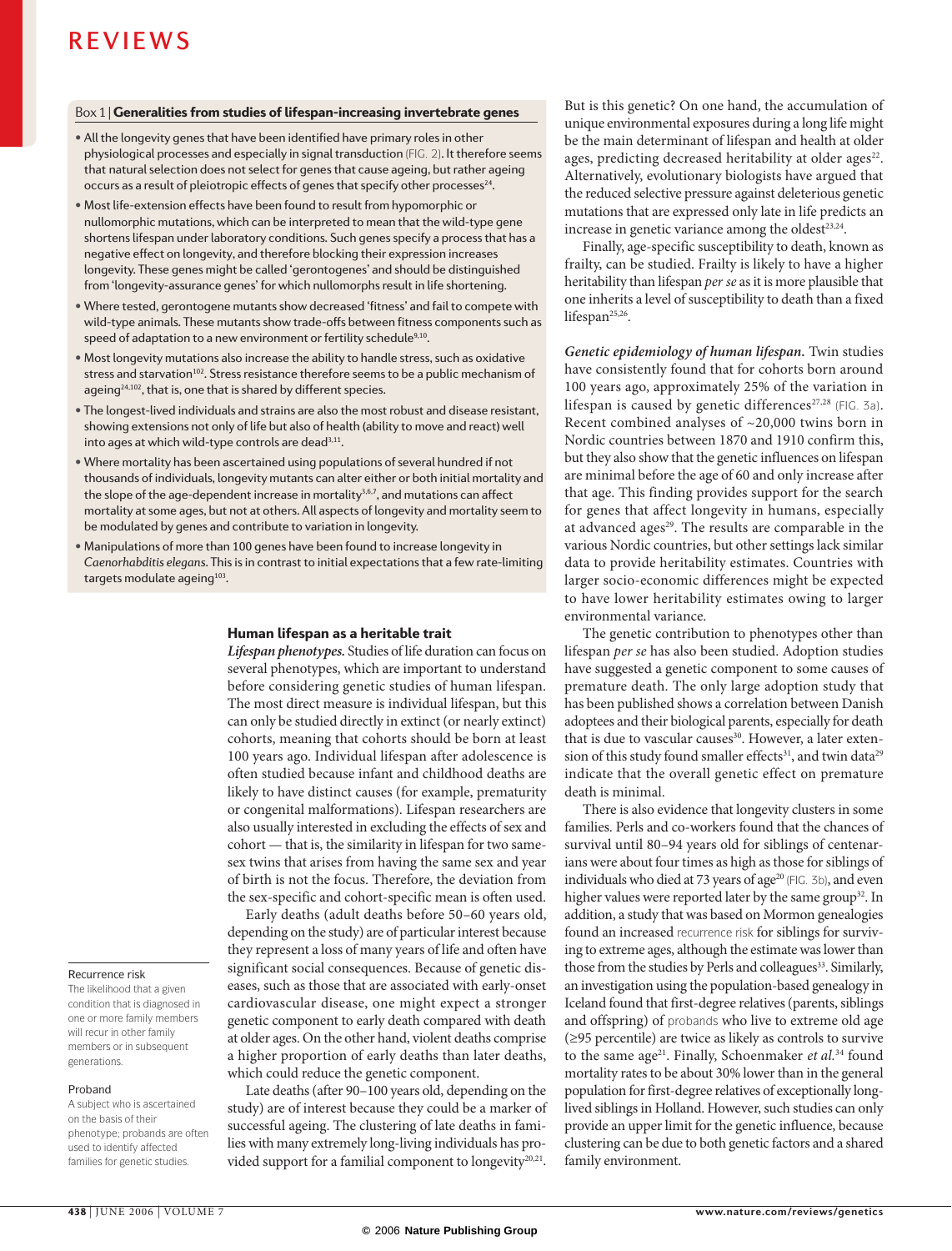### **REVIEWS**

In terms of frailty, a study of Nordic twin pairs estimated the heritability of this trait as approximately 50% (REF. 25). Further analyses<sup>1</sup> suggested that about half the variation in lifespan after 30 years old might be due to survival attributes that are fixed for individuals by the time they reach this age; a third to a half of this effect is predicted to be due to genetic factors, and a half to two-thirds to non-genetic survival attributes (related to, for example, socio-economic status or nutritional and disease history). The model indicates that the importance of survival attributes might increase with life expectancy.

#### The genetic architecture of human longevity

There are definitely many rare mutations that have large negative effects on lifespan, which are best illustrated by segmental progeriod syndromes that mimic premature ageing, such as the monogenic disorders Werner syndrome<sup>35</sup> and Hutchinson-Gilford disease<sup>36,37</sup>. However, the epidemiological studies described above indicate that common genetic variants with large effects on human longevity are unlikely to exist, as revealed by the low recurrence risk for exceptional longevity within families. One important question is whether families that show clustering of exceptional longevity have rare mutations that are unique to the family and that increase their chances of living to very old ages, and whether these mutations tend to be in the same genes in different families that show this type of clustering. Another key question is how many common genetic variants with moderate effects on lifespan might be identified. The strong evidence for effects of common *APOE* variants on lifespan has generated considerable optimism for finding other common variants. However, the genetic architecture of lifespan probably involves many rare variants with small effects, and the complexity of this phenotypic trait is likely to have contributed significantly to the slow progress in this area.

#### Genetic study designs in longevity research

*Challenges to genetic studies of human lifespan.* Epidemiological and demographical analyses have identified numerous factors that are associated with survival at all ages. But why some humans live to extreme ages — some even in relatively good health — is largely unknown. One of the most astonishing results from studies of centenarians is how diverse they are<sup>38</sup>. The few environmental factors that have been shown to be associated with extreme survival are avoidance of heavy smoking and severe obesity, and relatively high educational attainment. In addition, American and Japanese studies have indicated that psychological factors are important, helping centenarians to cope with morbidity and disability. Some studies have indicated that centenarians have escaped major diseases<sup>39</sup>, but others have shown that centenarians often have multimorbidity 38,40, indicating that there are multiple ways to achieve exceptional longevity. These factors, together with the probable genetic architecture of human longevity, have influenced the approaches that are used to identify genetic variants that affect this trait. Here we discuss the implications of these



Figure 2 | **Some of the molecular pathways that lengthen lifespan in** *Caenorhabditis elegans* **and the corresponding components in humans.** The C. elegans insulin–IGF-1 (insulin-like growth factor 1) like signaltransduction pathway is shown on the left, and human homologues of the proteins that are involved are shown on the right. This pathway involves a cascade of phosphorylation events that ultimately regulate the nuclear translocation of DAF-16 (REF. 10). INS-N is an unknown insulin-like peptide, and DAF-2 is its cell-surface receptor, which has tyrosine kinase activity. AGE-1 encodes a phosphatidylinositol 3-kinase (PI3K). IP3 is phosphatidylinositol-3,4,5-trisphosphate (for simplicity, it is shown here as part of the pathway, although it is actually a membrane component), which is produced as a result of AGE-1 activity and activates PDK-1. PTEN is a phosphatase with IP3 substrate activity and suppresses AGE-1. PDK-1 is an IP3-dependent kinase that activates AKT-1, AKT-2 and SGK-1, which are serine/threonine kinases. DAF-16 is a forkhead class transcription factor that is homologous to the FOXO class of human transcription factors, and is probably orthologous to human FOXO3A. The target of rapamycin (TOR), JNK and RAS pathways also feed into the insulin-like signalling pathway at the level of DAF-16 regulation. TOR is a kinase that responds to intracellular amino acids, especially leucine, among other activities; RAS and JNK are involved in numerous signal-transduction cascades in mammals. Numerous other genes in which mutations lead to life extension in C. elegans (for example, sir-2 and mitochondrial genes) are not shown.

Segmental progeroid syndromes Syndromes that mimic normal ageing and affect multiple organs and tissues.